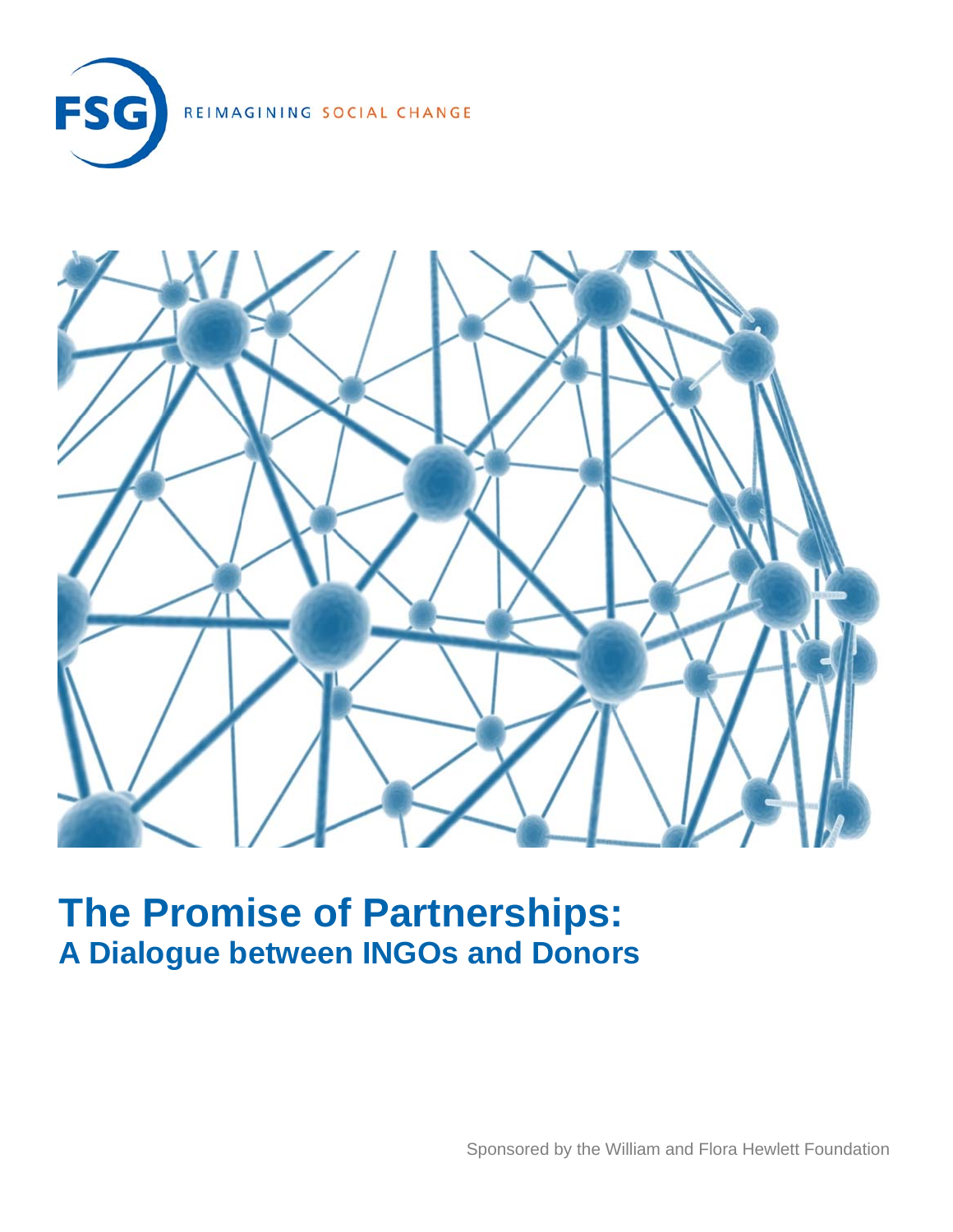

### REIMAGINING SOCIAL CHANGE

FSG is a nonprofit consulting firm specializing in strategy, evaluation, and research.

Our international teams work across all sectors by partnering with corporations, foundations, school systems, nonprofits, and governments in every region of the globe. Our goal is to help companies and organizations—individually and collectively—achieve greater social change.

Working with many of the world's leading corporations, nonprofit organizations, and charitable foundations, FSG has completed more than 400 consulting engagements around the world, produced dozens of research reports, published influential articles in *Harvard Business Review* and *Stanford Social Innovation Review*, and has been featured in *The New York Times, Wall Street Journal, Economist, Financial Times, BusinessWeek, Fast Company, Forbes,* and on NPR, amongst others.

*Learn more about FSG at www.fsg.org.*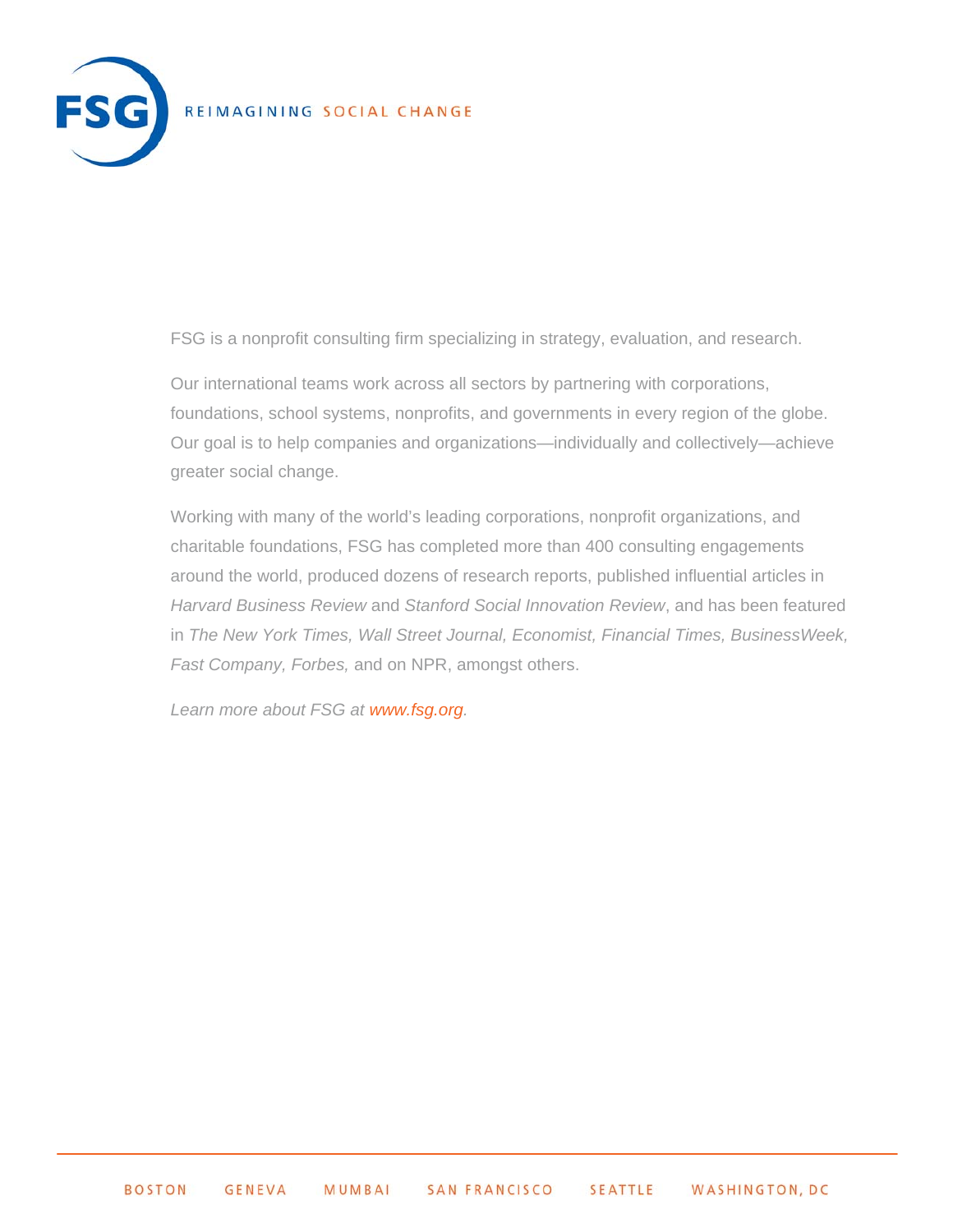## **Contents**

# **About this document**

*In October 2014, FSG, supported by the William and Flora Hewlett Foundation, organized a roundtable discussion with twelve leaders from international NGOs (INGOs) and donors to reflect on the challenges and opportunities associated with pursuing multi-stakeholder partnerships. The dialogue was a follow-up to the 2013 report "Ahead of the Curve: Insights for the International NGO of the Future," and was informed by FSG's research on the landscape of multi-stakeholder partnerships.* 

*This document summarizes key themes from the research and roundtable discussion; additional detail may be found in the accompanying supplemental materials.*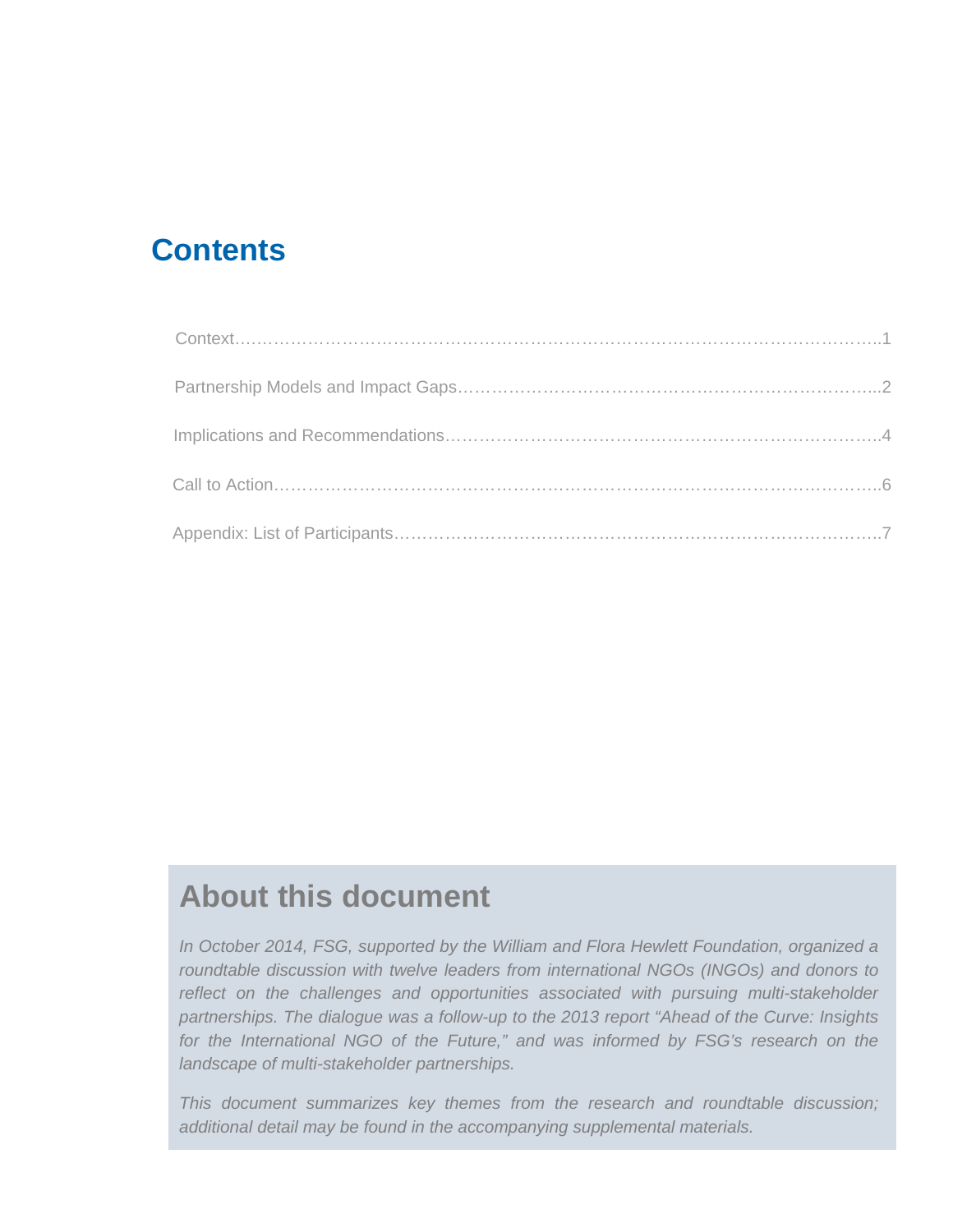# **Context**

"Partnership" has become an increasingly common concept in the global development dialogue and in the work of international NGOs (INGOs) over the past decade. There is growing belief that working in partnership – particularly multi-stakeholder, cross-sector partnership – leads to more innovative solutions and deeper, broader, more sustained impact. The importance of multi-stakeholder collaboration is evident in the focus on partnerships in the post-2015 Sustainable Development Goals (SDGs) and the increased attention from bi- and multi-lateral donors. Since 2001, USAID alone has funded 1,600 partnerships and over 1,000 multi-national partnerships have registered with the United Nations. $1$ 

*"Partnership is such a buzz word right now – everyone wants to create partnerships. But I don't think we have enough clarity on why you should create them, when, and how. Partnerships are not easy – and you often run the risk of getting a fancy press release but no impact."* 

#### AWAIS KHAN, SAVE THE CHILDREN

This intuitive sense of the benefits of working in partnership, however, has not yet translated to a consistent link between partnerships and impact. A recent study from the Berlin Civil Society Center, for example, found that nearly 40% of multi-stakeholder partnerships fail to move past their initial launch and nearly 80% fail to achieve their stated objectives (see Figure 1). $^2$  Creating impactful, sustainable partnerships remains a challenge. And while enthusiasm for partnership is growing, that enthusiasm is increasingly met with new skepticism and a concern that partnership has become a passing fad rather than a real opportunity for impact.

INGOs' unique assets and experiences engaging with diverse sets of actors make them particularly well-positioned to catalyze effective partnerships. Yet, as participants at the roundtable noted, too often INGO involvement in partnerships is driven by donor requests, under-resourced, and evaluated on the basis of revenue generated for the INGO rather than evidence of impact. Instead of assuming the intrinsic value of partnership as a strategy, participants underscored the need to explore different models of partnership, the extent to which they deliver greater impact, and the investments required to make them successful.

#### **Figure 1 | Multi-stakeholder partnership results**

*In a 2014 study of 330 global, multi-stakeholder, cross-sector partnerships sampled from the Global Sustainability Partnership Database, researchers compared activities and outputs of the partnerships (e.g., research, capacity building) with their stated objectives. Those findings are included here.* 



<sup>1</sup> Daniel Runde, *Seizing the Opportunity in Public-Private Partnerships: Strengthening Capacity at the U.S. State Department, USAID and MCC.<br>October 2011 (CSIS paper); Overseas Development Institute, <i>Multistakeholder Pa* 

<sup>2</sup> Philipp Pattberg and Oscar Widerberg, Transnational multi-stakeholder partnerships for sustainable development, 2014.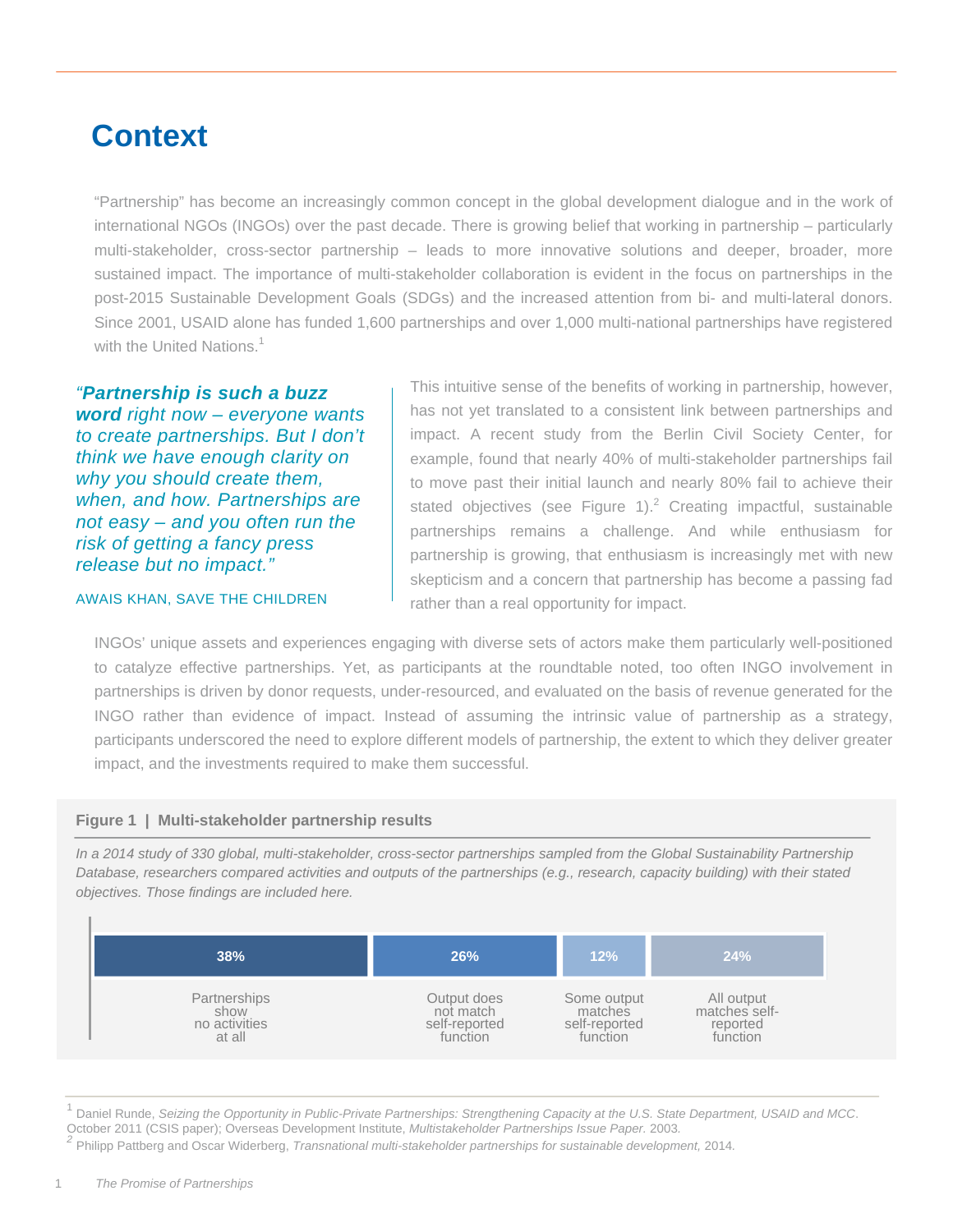The October 2014 roundtable was a first step towards developing a more nuanced understanding of partnerships from the perspective of INGOs. Through ongoing conversations with leaders at some of the world's largest INGOs, private foundations and bilateral donors, we have developed a landscape of current partnership practices, identified opportunities for greater impact, and surfaced some of the major organizational barriers that prevent INGOs from engaging in more impactful multi-stakeholder partnerships.

*"There is a leadership opportunity for INGOs, but it will require vision, taking risks, and pursuing a different business model. INGOs are really important to these conversations around partnerships – but with the current dynamic between INGOs and donors, we haven't seen them be proactive and coming to us [donors] as much as they could."* 

> MARGOT FAHNESTOCK, WILLIAM AND FLORA HEWLETT FOUNDATION

### **Partnership Models and Impact Gaps**

The term "partnership" encompasses a broad range of relationships and structures. Drawing on conversations with roundtable participants, we have developed a typology of partnership models (see Figure 2) that aims to offer strategic-level guidance for INGOs. This typology focuses on multi-stakeholder (3+ partners) partnerships at the local level, where participants articulated a particular need for guidance.

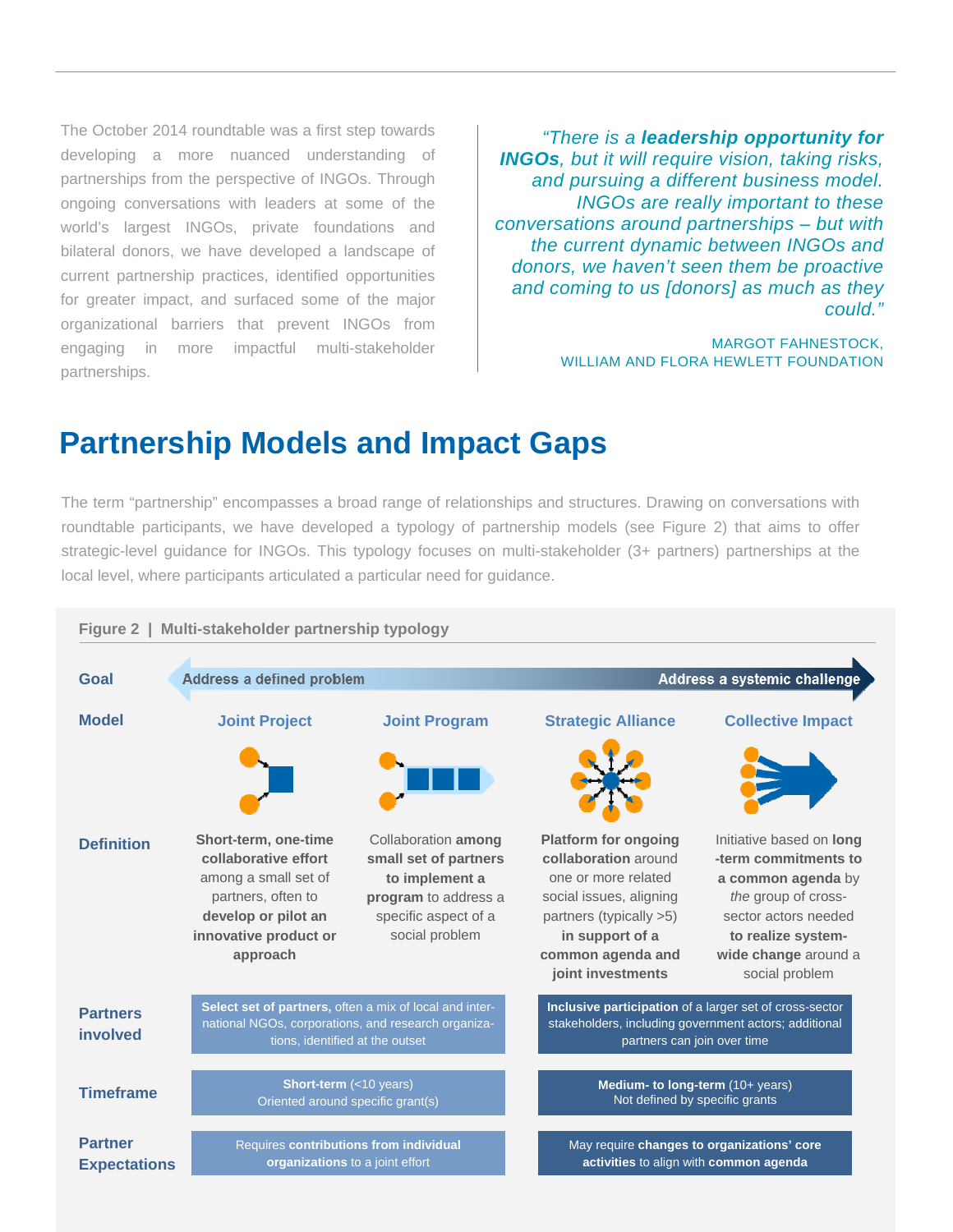Each of the four models identified in the typology serves an important purpose in the partnership landscape and is applicable across issues and geographies. Indeed, INGOs are engaged in partnerships across this spectrum – from joint projects around farmer training in Latin America, to strategic alliances around conservation in Tanzania. Roundtable participants agreed that INGOs *should* be involved in a portfolio of partnerships across these types, since different social contexts and challenges require different approaches. What is often missing, however, is an **intentional strategy** to guide INGO decision-making around which partnerships to pursue and how to structure those partnerships based on their goals.

In this typology, the most important distinction is between the partnership models on the left of the spectrum and those on the right. The models on the left, joint projects and programs, are well-suited to tackling specific, defined problems – like the development of a new product or service or the implementation of a training program. While the work of these types of partnerships is by no means simple, their goal is to generate specific results in the near term. On the other hand, the partnership models on the right, strategic alliances and collective impact, are suited to addressing challenges that are much more broadly defined – the development of a sustainable agriculture system, for example. By their very nature, these partnerships involve many more actors, require more investment in coordination, and seek to achieve longer-term results.

In practice, **joint projects and programs** are more common. They tend to fit more clearly within existing grant cycles, are relatively easier to establish and manage, and lead to quicker results. INGOs' relative familiarity with these models, combined with current enthusiasm for cross-sector partnerships, has led to a proliferation of joint project and program partnerships. The challenge has been, however, to ensure that they are well-managed, sustained over time, and actually lead to improved impact.

The models on the right-hand side of the typology  $$ **strategic alliances and collective impact** – are rarer, particularly at the local level. While these partnerships require significantly more resources and time to establish, they provide essential tools to improve coordination among development actors and to address large-scale, systemic challenges. However, they also require long-term commitments of unrestricted funding, significant partnership management capacity from each participant, large *non-programmatic* investments to sustain effective coordination, and significant time to form and grow. For these reasons, these partnerships can be challenging to establish in the current environment.

*"Alliances in our sector are too often high-level and built around making commitments - for those partnerships, delivery is challenging because there is no focus on specific outcomes. Or you have micro-partnerships that have the right partnership elements, but are just short-term projects. There is space for more meta-partnerships that are more inclusive and have specific measurable goals, but are broader in terms of ambition for systems change."*

SIMON WINTER, TECHNOSERVE

Participants articulated these opportunities for improvement as two "**Impact Gaps**" – (1) to improve the impact and sustainability of joint project and program partnerships and (2) to create more strategic alliance and collective impact partnerships at the local level.

While there was general consensus amongst the roundtable participants that these two areas represent the major opportunities, there was also recognition that larger factors often prevent good partnership practice. These barriers, and the related implications for INGOs and donors, are summarized in the next section.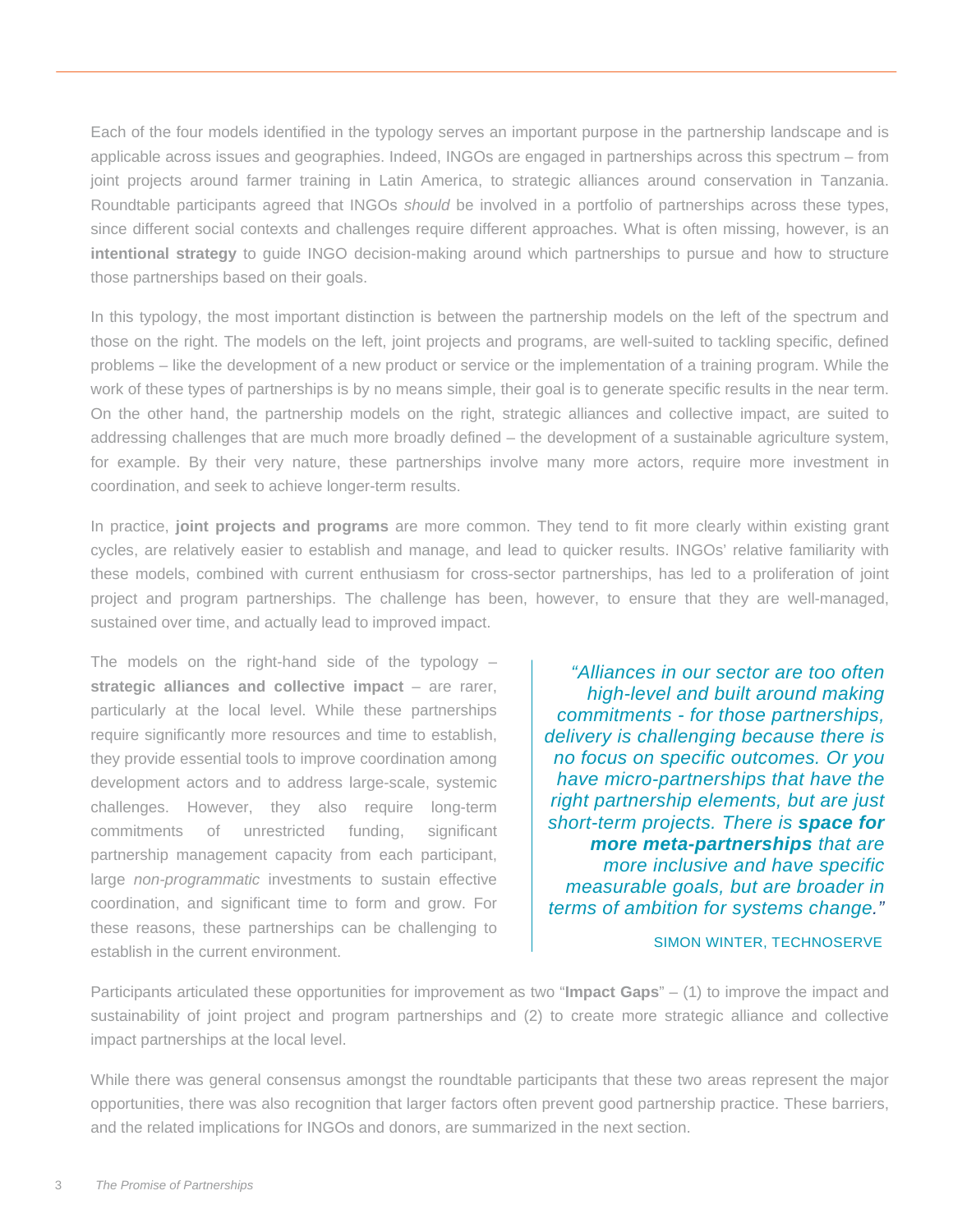### **Implications and Recommendations**

Roundtable participants agreed that changes in thinking and practice within INGOs and donors are needed to address the two partnership Impact Gaps. The group noted that naming the challenges and exploring their implications would provide a good foundation for future reform efforts. The discussion focused on four major themes.

#### *INGOs must shift from an opportunistic to an intentional, strategic approach to partnerships.*

While many **INGOs** today have a stated commitment to work in partnership, too many lack an accompanying strategy. In the current system of incentives, this has led to the creation of many unsustainable partnerships. INGOs and donors alike feel stretched from engaging in too many partnerships, but lack a solid framework for decisionmaking and prioritization of partnership efforts. As INGOs increasingly recognize the need to invest time and staff into partnership management, a strategy to guide those investments is essential.

**Grameen Foundation** and **TechnoServe**, for example, have clear partnership strategies that guide when and how they partner with others. Both organizations focus their partnership efforts on high-leverage opportunities – Grameen Foundation partners with mobile companies and financial services firms to develop and scale innovative financial inclusion products and services and TechnoServe focuses its partnership efforts on working with multinational corporations to create system-wide change in key agricultural industries, such as cocoa and coffee *(See slides 20 and 34 in the supplemental materials for additional detail)*. Proactively developing a strategy for partnerships is an important step for INGOs to take on their own, outside of specific projects or specific relationships with donors.

#### *Incentives drive decision-making, and must be aligned to the model of partnership.*

For many INGOs, fundraising and business development requirements drive decision-making and resource allocation for partnerships. At both headquarters and country offices, staff are too often focused on winning grants and contracts, leaving little room for activities that fall outside of specific grant opportunities. Yet, the most sustainable partnerships require a very different approach – the incentives, time, and license for partners to coalesce on a joint plan and work together on small projects before jumping into larger collaboration.

To spur more sustainable, impactful partnerships, **donors** should

 *"With groups focused on partnerships, there is always an internal debate – how do we measure success? Too often, it defaults to development and fundraising, but it should be about partnering as part of a strategy for impact."* 

> STEVE WARDLE, GRAMEEN FOUNDATION

avoid incentivizing grantees to participate in partnerships outside of their core competencies or to engage lastminute partners for the sole purpose of meeting grant requirements. Instead, donors should provide funding to enable practices that lead to strong partnerships – funding for landscape analyses, local convenings, or planning phases, for example. For strategic partnerships between organizations of similar size and scope, they should also avoid establishing a "prime/sub" or "lead" structure, which can create competitive tensions between grantees instead of fostering a culture of equal and trusted partnership. In many cases, donors need to find a way to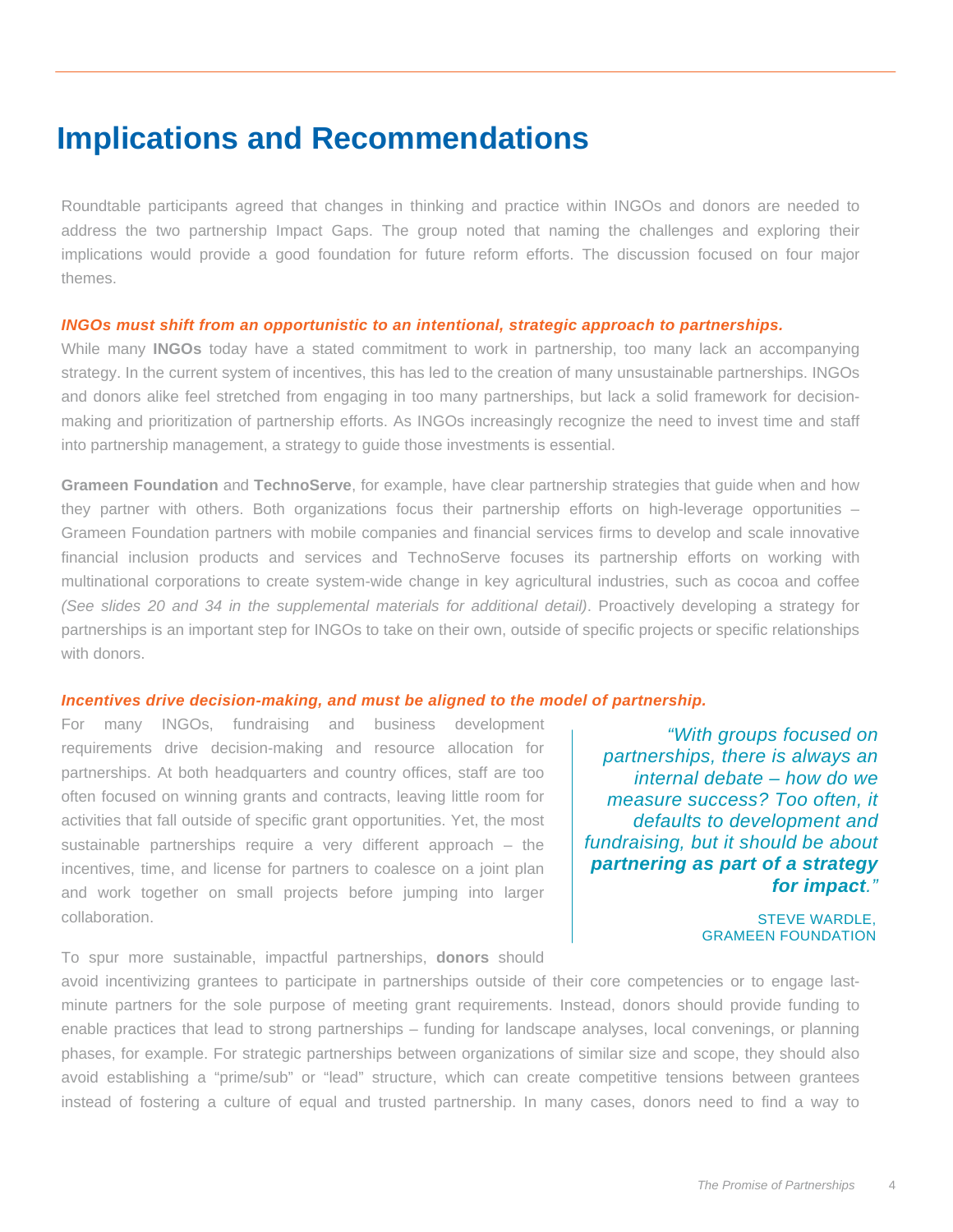efficiently coordinate with all partners (e.g., through a central coordinator) rather than forcing the appointment of a "lead" or a "prime."

Addressing poor incentives also requires change from **INGOs**, many of whom currently track funding as a proxy for success rather than potential for impact or partnership health. INGOs need to change how they assess partnerships, both in terms of what they track and the timeframe over which they anticipate results. Continued use of funding as a key metric of success prevents INGOs from engaging in meaningful partnerships and discourages staff from taking a new approach.

#### *Enabling successful partnerships requires significant non-programmatic investment.*

Multi-stakeholder partnerships require significant investment beyond traditional programmatic investment. Across all

*"Improved collaboration amongst partners would be helpful to avoid duplication and help communities and donors save costs. We can do more together. You need a central coordinator – someone who can manage the process, arrange the meetings, and implement joint activities. But it is really hard to get funding for the coordination function. We're paying for that position ourselves in some places, but I'm not sure how sustainable that is."* 

MATT BROWN, THE NATURE CONSERVANCY

partnership models, but especially for strategic alliances and collective impact models, project coordination is often underresourced, undermining many promising initiatives. But the need goes far beyond project coordination. Support for joint planning and budgeting, development of shared measurement and shared data systems, and efforts for joint advocacy and fundraising is also important. Too often, only a few of these many opportunities for coordination are pursued. Alternatively, partnerships may be closely coordinated at a global level, but not at the national or local level where their activities are ultimately implemented.

For **INGOs**, enabling successful partnerships requires a willingness to invest staff resources in ongoing coordination when the potential for impact through partnership is significant. **The Nature Conservancy** (TNC), for example, recognizes that long-term, multi-stakeholder collaboration is essential to

achieving its conservation goals and proactively invests its own resources to staff central coordinators for highimpact collective impact efforts – in the Northern Tanzania Rangelands region or along the Brazilian soybean value chain, for example *(See slide 26 in the supplemental materials for additional detail).*

Few organizations, however, are able to unilaterally make these types of investments. To enable more INGOs to make necessary investments in partnerships, **donors** must also play a role, by providing sufficient time up-front for partners to develop a joint plan and by funding partnership infrastructure. Donors can also work with other funders to proactively identify and propose opportunities to improve coordination amongst their collective pool of grantees.

#### *New mindsets and skillsets are needed to implement a strategic approach to partnerships.*

The approach needed to close the two partnership Impact Gaps requires a new way of working for many staff at INGOs and donors. It requires significantly more external engagement, the inclination and ability to understand the ecosystem of actors and proactively approach the right partners, and the tactical skills to structure and manage partnerships.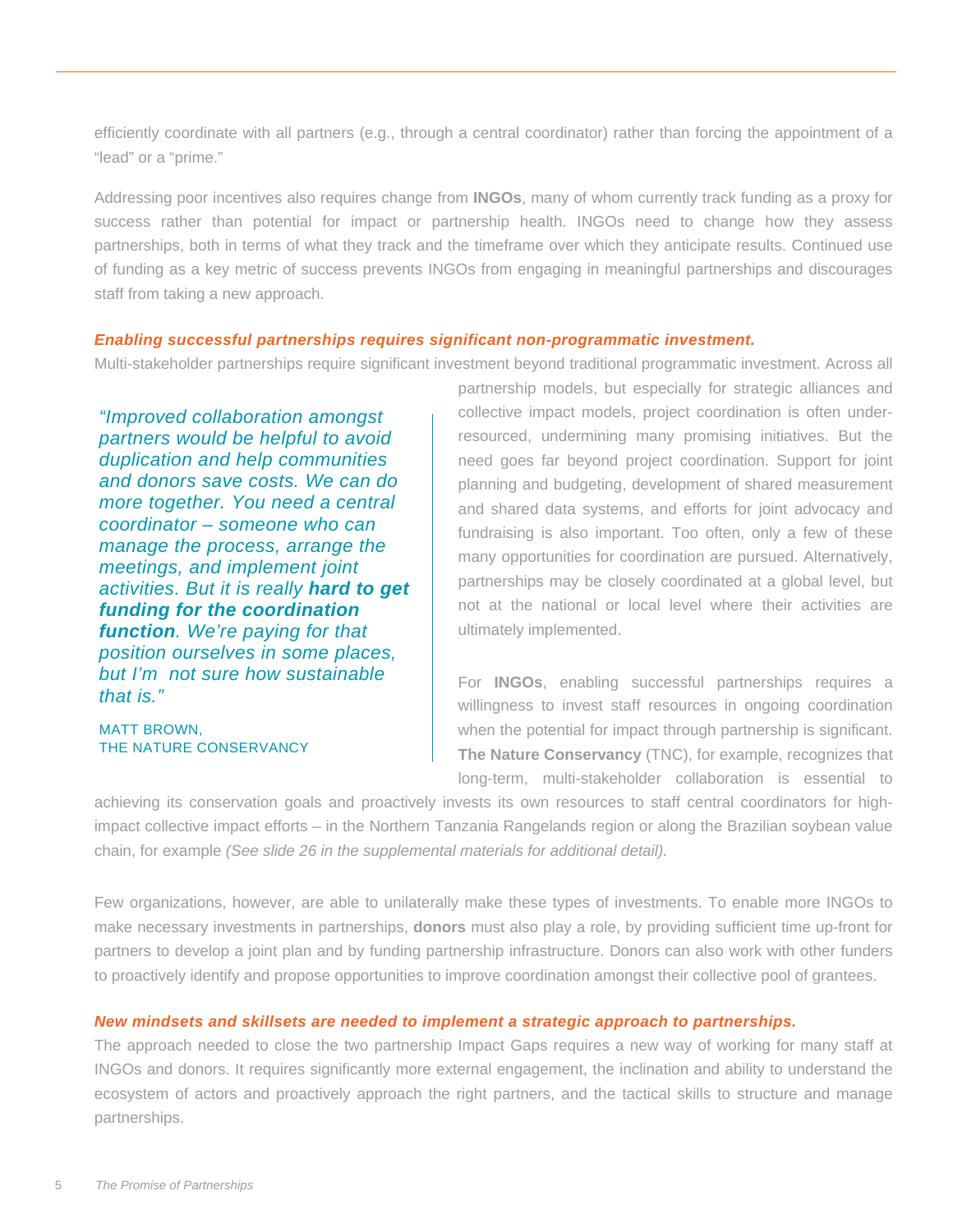*"Creating an organization that is able and willing to build successful crosssector partnerships should be seen as a long term organizational change process. My experience has been that while there are pockets of effective partnering, much of our work still happens in a transactional context. There are powerful drivers, how our sector is funded and how success is measured, that have promoted shortterm thinking and a competition versus collaboration mindset which precludes good partnership practice."* 

BRAD HENDERSON, WORLD VISION

**INGOs** need to make investments to build their culture and skillset around strategic partnerships, both at headquarters and – importantly – at the local level. At the headquarters level, staff is needed to manage relationships with other global partners, particularly multinational corporations, and manage the organization's participation in the large global alliances while coordinating closely with relevant local staff. But INGOs also need to build the capacity of local staff to engage in partnerships at the local level. To do so, INGOs need to develop internal frameworks and tools to guide staff decision-making, provide training for staff on partnership strategy and management, create case studies to make the case internally for a strategic approach to partnerships and demonstrate best practices, and establish internal communities of practice for staff across offices and regions to share experiences and learn from one another.

### **Call to Action**

While change across all of these areas will take time, roundtable participants articulated a clear, immediate need: to build a "business case" for investment in partnership infrastructure and management. While many found the link between well-managed, properly-resourced partnerships and impact intuitive, there was consensus that this link needs to be measured and more explicitly demonstrated. Such an analysis is essential to make the case to senior leaders and boards at INGOs, leadership at donor agencies, and policymakers that investments in partnership capacity are worth making, particularly for the more complex partnership models. Developing this case will be a critical step to unlocking the resources needed to establish new and more impactful multi-stakeholder partnerships for INGOs and other development actors.

*"We need to be able to measure the impact of our investments in partnerships. We all feel a big change in the results that are possible through a wellstructured and successful partnership, but how can we quantify that as an ROI? That would enable senior management to see the value and necessity of investing in partnerships."*

TONY PIPA, USAID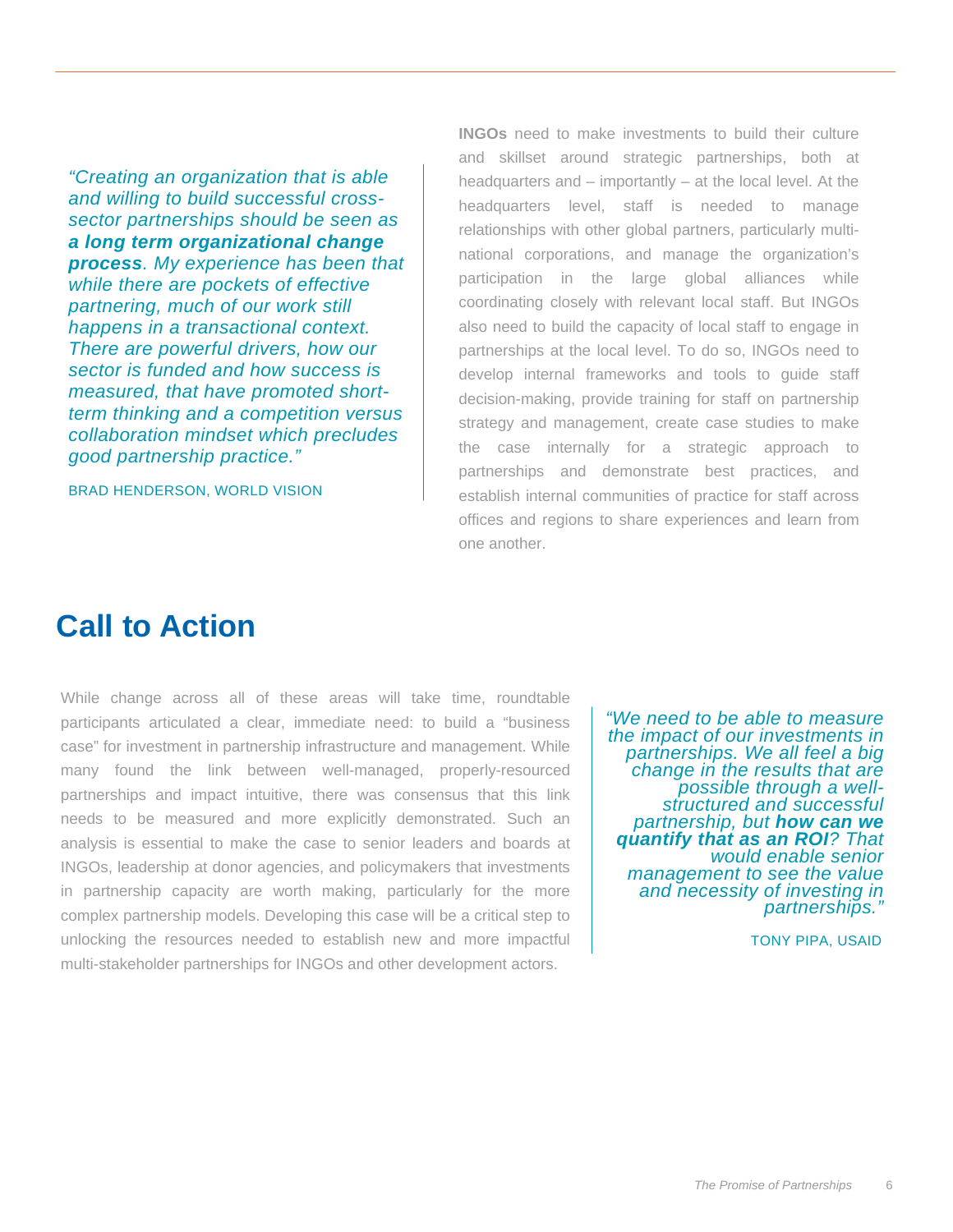### **Appendix: List of Participants**

**Marc Cassidy** Global Director, Governance Pact

**Abby Davidson Maffei**  Senior Director, Strategic Partnerships & Alliances CARE

**Sarah Ford**  Director, Partnership and Capacity **Strengthening CRS** 

**Brad Henderson** Director, Business and Partnership **Development** World Vision

**Awais Khan** Head of Innovations Save the Children

**Larry Knowles Consultant** William and Flora Hewlett Foundation

**Tony Pipa**  Deputy Assistant Administrator USAID

**Jim Rieger**  Lead, Climate Adaptation, Latin America Region The Nature Conservancy

**David Shoultz**  Director of Grantee and Partner Engagement Bill & Melinda Gates Foundation

**Steve Wardle**  VP, Strategic Partnerships and Business Strategy Grameen Foundation

**Rachel Wilson**  Senior Director, Advocacy and Policy PATH

**Simon Winter** SVP, Development **TechnoServe**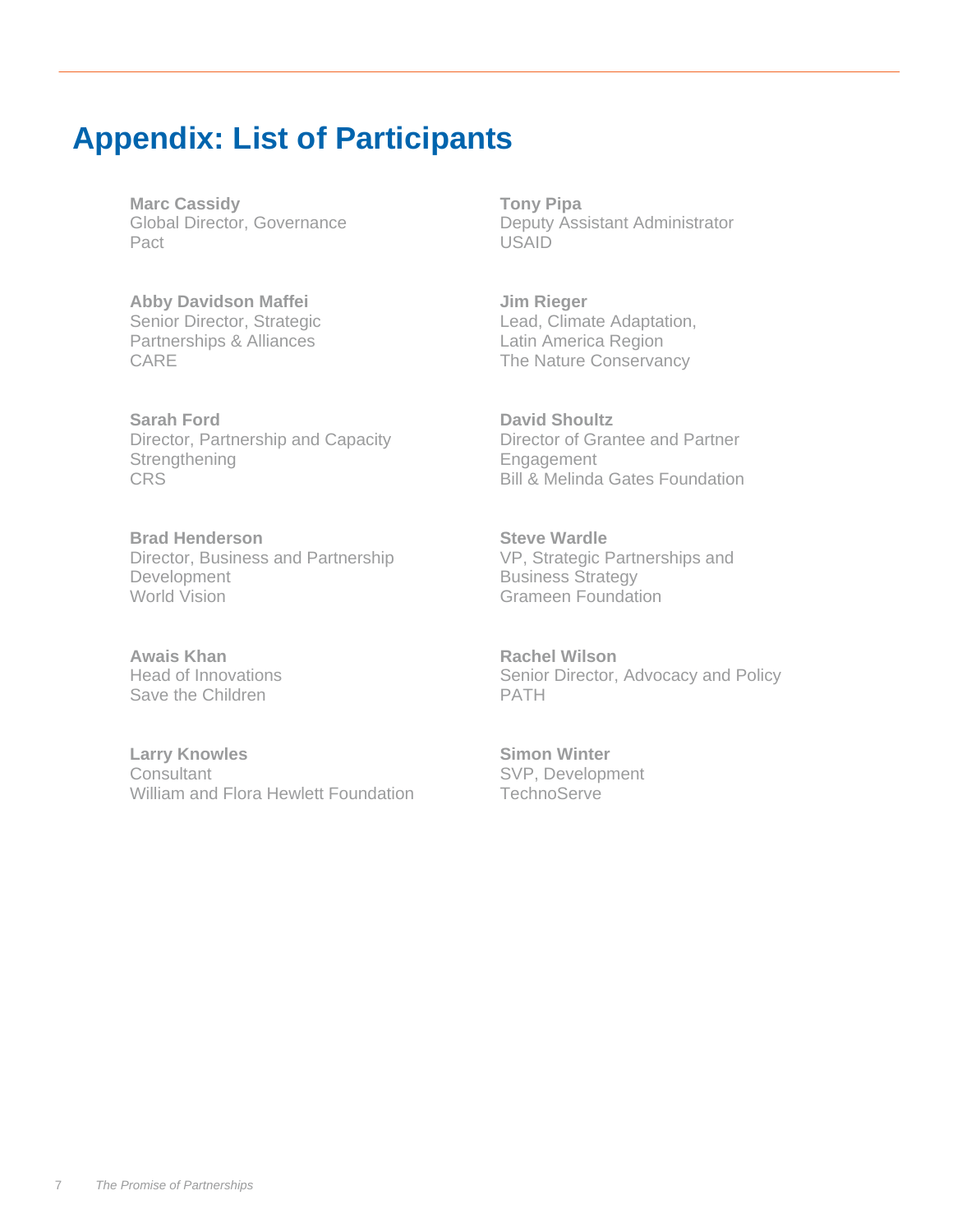# **The Promise of Partnerships: A Dialogue between INGOs and Donors**

### **Authors**

Kyle Peterson, Managing Director kyle.peterson@fsg.org

Adeeb Mahmud, Director adeeb.mahmud@fsg.org

Neeraja Bhavaraju, Associate Director neeraja.bhavaraju@fsg.org

Aaron Mihaly, Senior Consultant aaron.mihaly@fsg.org

### **Acknowledgements**

FSG appreciates the time and intellectual contributions of those who participated in the roundtable and contributed their expertise and experiences to the development of this report. We also thank the William and Flora Hewlett Foundation for its support of this work and for its commitment to developing resources and research for the international NGO field.

### **Additional Resources**

*Ahead of the Curve: Insights for the International NGO of the Future*, FSG, 2013.

*Collective Impact* by John Kania and Mark Kramer, Stanford Social Innovation Review, Winter 2011. *Shaping Partnerships for a Post-2015 World* by Sonja Patscheke and colleagues, Stanford Social Innovation Review, February 2014.



*The Promise of Partnerships: A Dialogue between INGOs and Donors* by FSG is licensed under a Creative Commons Attribution-NoDerivs 3.0 Unported License. Permissions beyond the scope of this license may be available at www.fsg.org.